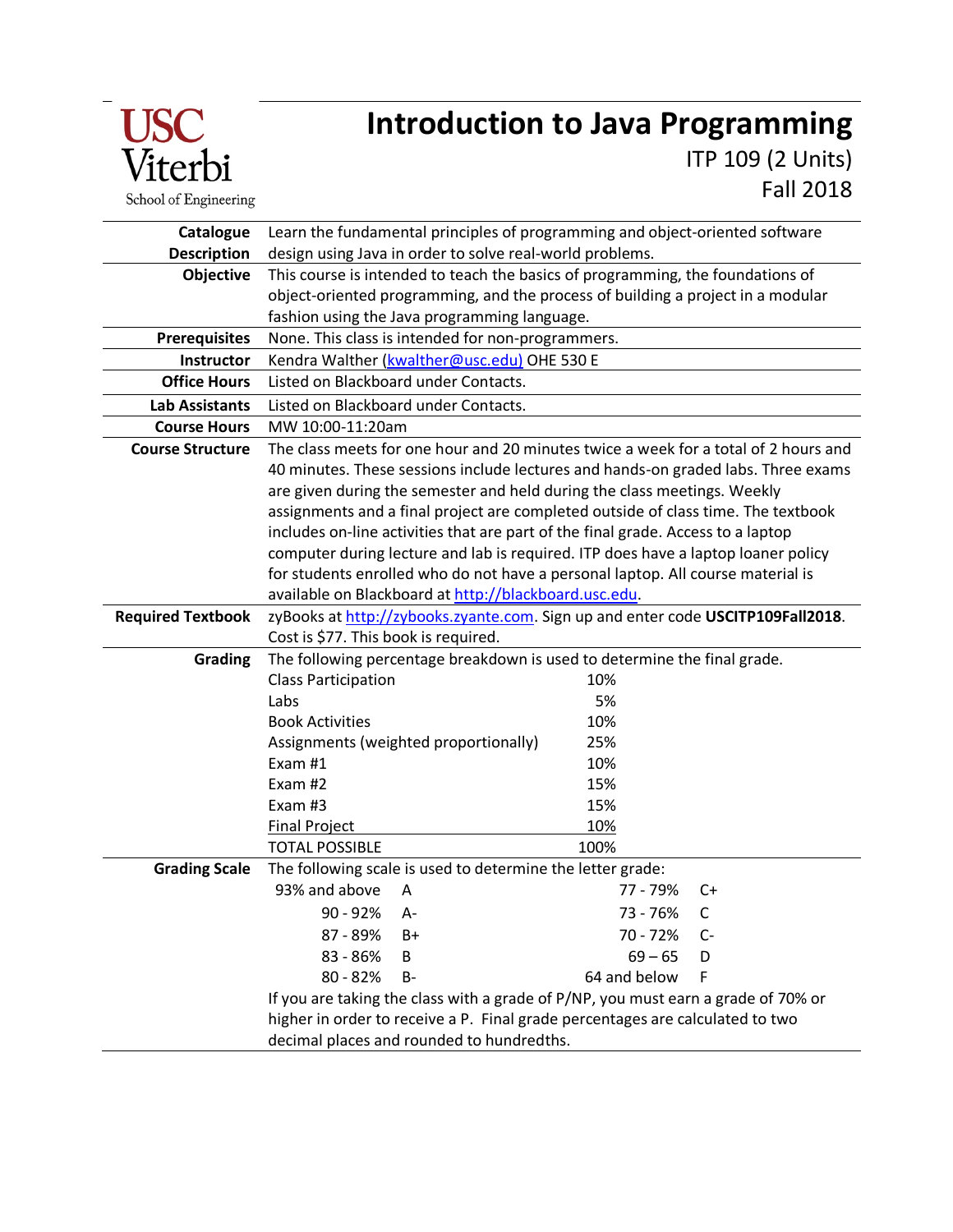| Homework                                 | The assignments will be posted on Blackboard under the "Assignments" section.<br>Each assignment will include instructions, a due date, and a link for electronic<br>submission. Assignments must be submitted using this link. All assignments will be<br>digitally submitted through Blackboard except where specifically specified. Do not<br>email them to the lecturer or lab assistant.                                                                                                                                                                                                                                                                                                                                                                                                                                          |  |  |
|------------------------------------------|----------------------------------------------------------------------------------------------------------------------------------------------------------------------------------------------------------------------------------------------------------------------------------------------------------------------------------------------------------------------------------------------------------------------------------------------------------------------------------------------------------------------------------------------------------------------------------------------------------------------------------------------------------------------------------------------------------------------------------------------------------------------------------------------------------------------------------------|--|--|
|                                          | It is your responsibility to submit assignments on or before the due date.<br>Assignments turned in up to 24 hours late will have 15% of the total points<br>deducted from the graded score. Assignments turned in 24-48 hours late will have<br>30% of the total points deducted from the graded score. Assignments turned in 48-<br>72 hours will have 50% of the total points deducted from the graded score. After<br>three days, submissions will not be accepted and you will receive a 0. It is the<br>responsibility of the student to contact the grader when posting late projects. Each<br>student will be allowed ONE 24 hour late assignment for "free", which may not be<br>used on final project, and you must indicate that you are using your free late in the<br>Blackboard comments when you submit the assignment. |  |  |
|                                          | You are required to keep a copy of all of your assignments. You may save your<br>assignments using a USB flash drive or a website such as http://www.dropbox.com.<br>ITP is not responsible for any work lost.                                                                                                                                                                                                                                                                                                                                                                                                                                                                                                                                                                                                                         |  |  |
| <b>Policies</b>                          | No make-up exams (except for documented medical or family emergencies) will be<br>offered. Final projects must be submitted on or before the due date; late projects<br>will not be accepted (except for documented medical or family emergencies)<br>Attendance may be taken during lecture sessions electronically, verbally, or via a<br>roster passed around the room. Attendance in class is part of class participation,<br>and any student missing class should post a note on Piazza, including date missing<br>class, reason for missing class, and class section. Student is responsible for<br>completing any required class work.                                                                                                                                                                                          |  |  |
|                                          | Do not reproduce, distribute, or post any lecture material, assignments, or exams<br>publicly without my written consent. You may take notes and make copies of<br>course materials for your own use. You may not post course materials on any<br>websites (including but not limited to, CourseHero). Doing so is a copyright<br>violation and an academic integrity violation that will be dealt with accordingly.                                                                                                                                                                                                                                                                                                                                                                                                                   |  |  |
|                                          | ITP offers open lab use for all students enrolled in ITP classes. These open labs are<br>held beginning the second week of classes through the last week of classes. Hours<br>are at https://itp.usc.edu/current-students/open-lab-schedule/. In addition, ITP<br>has a laptop loaner program for students who may need temporary use of a laptop<br>in order to complete an assignment. ITP reserves the right to record classroom<br>spaces and to use recorded material if necessary for academic integrity cases.                                                                                                                                                                                                                                                                                                                  |  |  |
| <b>Adding the course</b><br>after week 1 | Per university policy, students are allowed to add the course until the end of week<br>3. Any students wishing to add the course should plan on attending the course from<br>the beginning of the semester. Upon adding the course after week 1, the student<br>should email the instructor immediately to make a plan for completion of work and<br>learning missed materials. All missed work is required to be completed and<br>submitted according to the schedule provided by the instructor.                                                                                                                                                                                                                                                                                                                                     |  |  |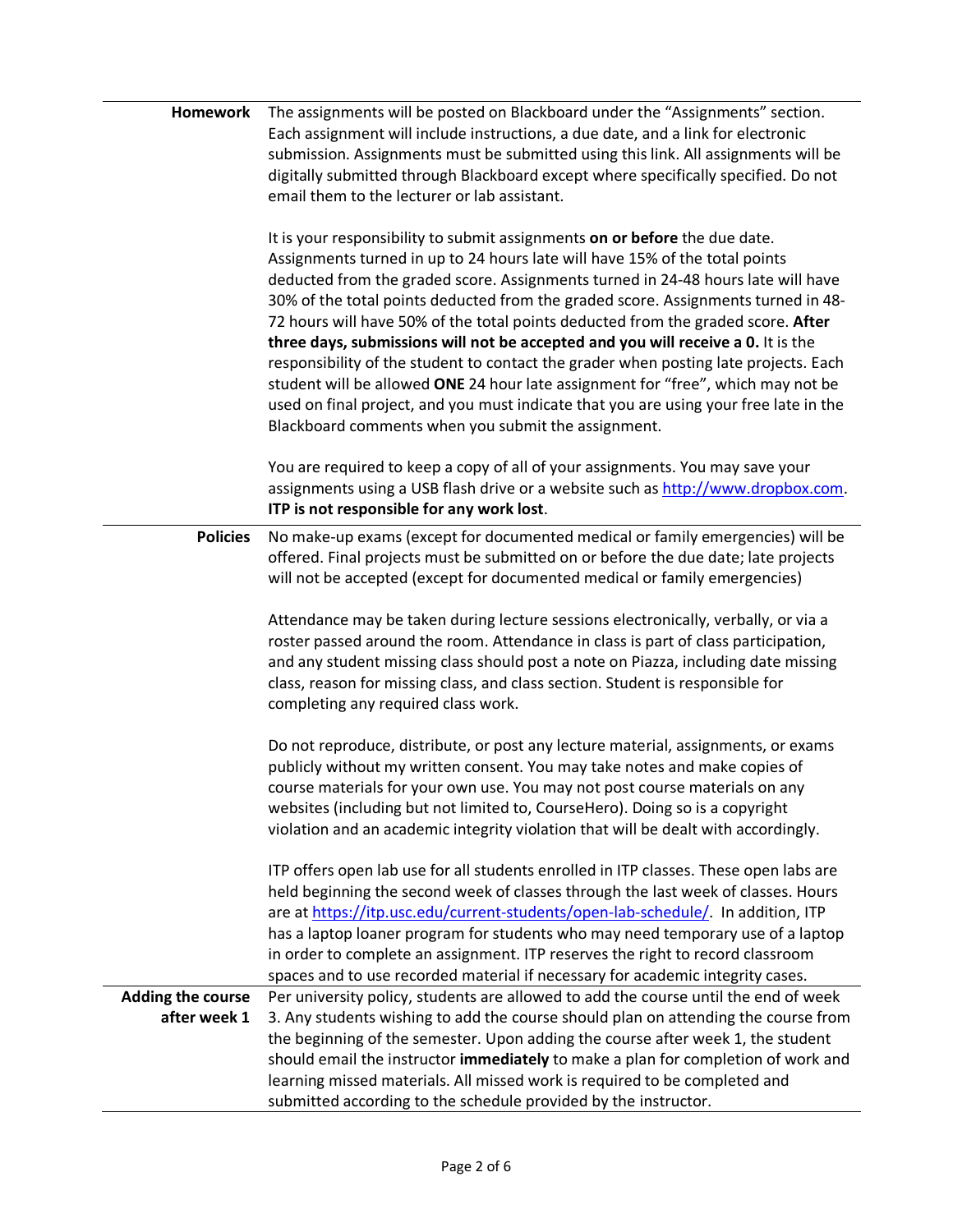### **Academic Integrity** USC seeks to maintain an optimal learning environment. General principles of academic honesty include the concept of respect for the intellectual property of others, the expectation that individual work will be submitted unless otherwise allowed by an instructor, and the obligations both to protect one's own academic work from misuse by others as well as to avoid using another's work as one's own. All students are expected to understand and abide by these principles.

Plagiarism – presenting someone else's ideas as your own, either verbatim or recast in your own words – is a serious academic offense with serious consequences. Please familiarize yourself with the discussion of plagiarism in **SCampus** in Part B, Section 11, "Behavior Violating University Standards"

https://policy.usc.edu/scampus-part-b/. Other forms of academic dishonesty are equally unacceptable. See additional information in **SCampus** and university policies on scientific misconduct, http://policy.usc.edu/scientific-misconduct. Academic integrity tutorials can be found at

https://libraries.usc.edu/research/reference-tutorials

Examples of behavior violating University standards:

- The submission of material authored by another person but represented as the student's own work, whether that material is paraphrased or copied in verbatim or near-verbatim form.
- Obtaining for oneself or providing for another person a solution to homework, a project or other assignments, or a copy of an exam or exam key without the knowledge and expressed consent of the instructor.
- Unauthorized collaboration on a project, homework or other assignment.
- Fabrication: Submitting material for lab assignments, class projects or other assignments which is wholly or partially falsified, invented or otherwise does not represent work accomplished or undertaken by the student.

Assignments and projects in introductory computer programming course are different from those in some other types of courses. Students **may NOT collaborate**, work together, share code, or in any way exchange solutions for assignments and projects. All assignments are analyzed by software that looks for similarity. Any sharing of ideas or code will be considered a violation of academic integrity (cheating); an SJACS report will be filed with the recommended penalty of an F in the course. Do not share your code with anyone else in this or a future section of the course, as allowing someone else to copy your code carries the same penalty as copying the code yourself.

If the instructor, a grader, or a lab assistant **suspects** you of academic dishonesty, it will be reported to SJACS (https://sjacs.usc.edu). Do not share assignments with other people. Do not submit another person's work as your own. Do not look at other students' papers during exams. Do not leave the room during an exam without permission. **Do not cheat! As Trojans, we are faithful, scholarly, skillful, courageous, and ambitious.**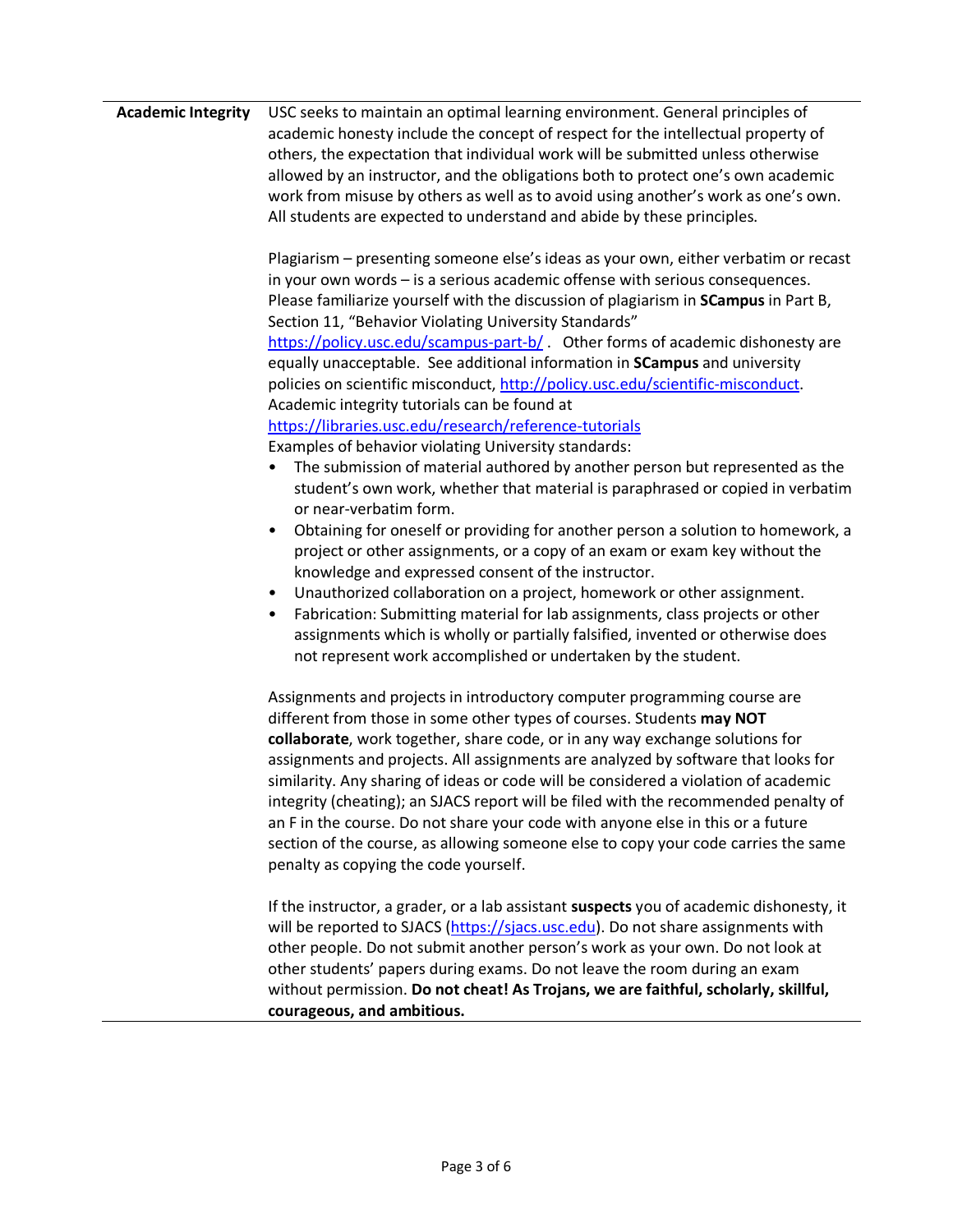| <b>Disability Services</b>                                                           | The Office of Disability Services and Programs, information at http://dsp.usc.edu    |  |  |
|--------------------------------------------------------------------------------------|--------------------------------------------------------------------------------------|--|--|
| provides certification for students with disabilities and helps arrange the relevant |                                                                                      |  |  |
|                                                                                      | accommodations. Any student requesting academic accommodations based on a            |  |  |
|                                                                                      | disability is required to register with Disability Services and Programs (DSP) each  |  |  |
|                                                                                      | semester. A letter of verification for approved accommodations can be obtained       |  |  |
|                                                                                      | from DSP.                                                                            |  |  |
|                                                                                      |                                                                                      |  |  |
|                                                                                      |                                                                                      |  |  |
|                                                                                      | Please be sure the letter is delivered to your course instructor as early in the     |  |  |
|                                                                                      | semester as possible. If you need accommodations for an exam, the form needs to      |  |  |
|                                                                                      | be given to the instructor at least two weeks before the exam, but preferably at the |  |  |
|                                                                                      | beginning the semester.                                                              |  |  |
| <b>Emergency</b>                                                                     | If an officially declared emergency makes travel to campus infeasible, USC           |  |  |
| <b>Preparedness</b>                                                                  | Emergency Information, information at http://emergency.usc.edu/, will provide        |  |  |
|                                                                                      | safety and other updates, including ways in which instruction will be continued by   |  |  |
|                                                                                      | means of blackboard, teleconferencing, and other technology.                         |  |  |
| <b>Support Systems</b>                                                               | Discrimination, sexual assault, and harassment are not tolerated by the university.  |  |  |
|                                                                                      |                                                                                      |  |  |
|                                                                                      | Student Counseling Services (SCS) - (213) 740-7711 - 24/7 on call                    |  |  |
|                                                                                      | Free and confidential mental health treatment for students, including short-term     |  |  |
|                                                                                      |                                                                                      |  |  |
|                                                                                      | psychotherapy, group counseling, stress fitness workshops, and crisis intervention.  |  |  |
|                                                                                      | https://engemannshc.usc.edu/counseling/                                              |  |  |
|                                                                                      |                                                                                      |  |  |
|                                                                                      | National Suicide Prevention Lifeline - 1-800-273-8255                                |  |  |
|                                                                                      | Provides free and confidential emotional support to people in suicidal crisis or     |  |  |
|                                                                                      | emotional distress 24 hours a day, 7 days a week.                                    |  |  |
|                                                                                      | http://www.suicidepreventionlifeline.org                                             |  |  |
|                                                                                      |                                                                                      |  |  |
|                                                                                      | Relationship and Sexual Violence Prevention Services (RSVP) - (213) 740-4900 -       |  |  |
|                                                                                      | 24/7 on call                                                                         |  |  |
|                                                                                      | Free and confidential therapy services, workshops, and training for situations       |  |  |
|                                                                                      | related to gender-based harm. https://engemannshc.usc.edu/rsvp/                      |  |  |
|                                                                                      |                                                                                      |  |  |
|                                                                                      | <b>Sexual Assault Resource Center</b>                                                |  |  |
|                                                                                      | For more information about how to get help or help a survivor, rights, reporting     |  |  |
|                                                                                      | options, and additional resources, visit the website: http://sarc.usc.edu/           |  |  |
|                                                                                      | Office of Equity and Diversity (OED)/Title IX Compliance - (213) 740-5086            |  |  |
|                                                                                      |                                                                                      |  |  |
|                                                                                      | Works with faculty, staff, visitors, applicants, and students around issues of       |  |  |
|                                                                                      | protected class. https://equity.usc.edu/                                             |  |  |
|                                                                                      | <b>Bias Assessment Response and Support</b>                                          |  |  |
|                                                                                      | Incidents of bias, hate crimes and microaggressions need to be reported allowing     |  |  |
|                                                                                      |                                                                                      |  |  |
| for appropriate investigation and response. https://studentaffairs.usc.edu/bias-     |                                                                                      |  |  |
|                                                                                      | assessment-response-support/                                                         |  |  |
|                                                                                      | Student Support and Advocacy - (213) 821-4710                                        |  |  |
| Assists students and families in resolving complex issues adversely affecting their  |                                                                                      |  |  |
|                                                                                      | success as a student EX: personal, financial, and academic.                          |  |  |
|                                                                                      | https://studentaffairs.usc.edu/ssa/                                                  |  |  |
|                                                                                      |                                                                                      |  |  |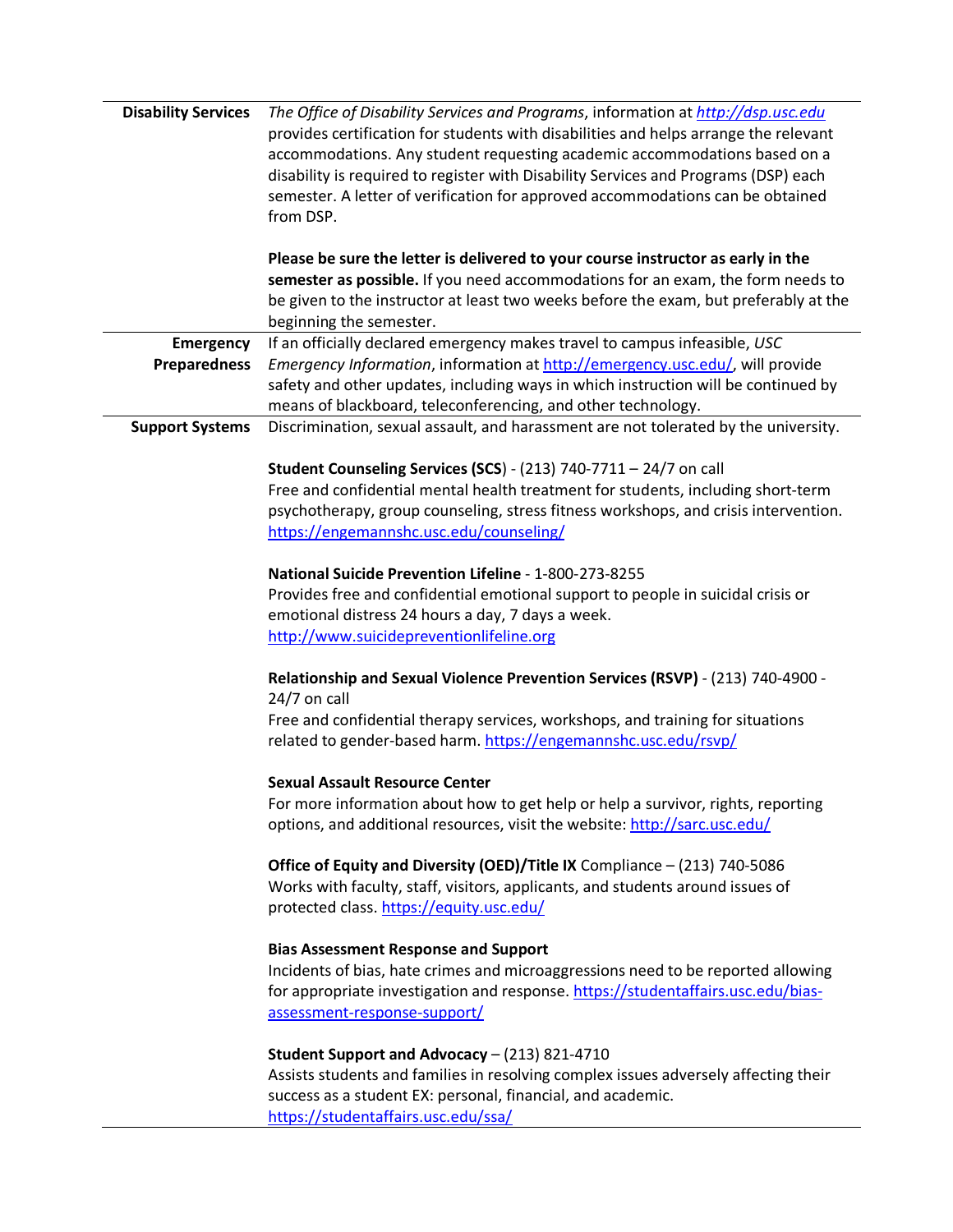#### **Support Systems, Diversity at USC**

**Continued**

Information on events, programs and training, the Diversity Task Force (including representatives for each school), chronology, participation, and various resources for students. https://diversity.usc.edu/

#### **USC Emergency Information**

Provides safety and other updates, including ways in which instruction will be continued if an officially declared emergency makes travel to campus infeasible, http://emergency.usc.edu

**USC Department of Public Safety** – 213-740-4321 (UPC) and 323-442-1000 (HSC) for 24-hour emergency assistance or to report a crime. Provides overall safety to USC community. http://dps.usc.edu